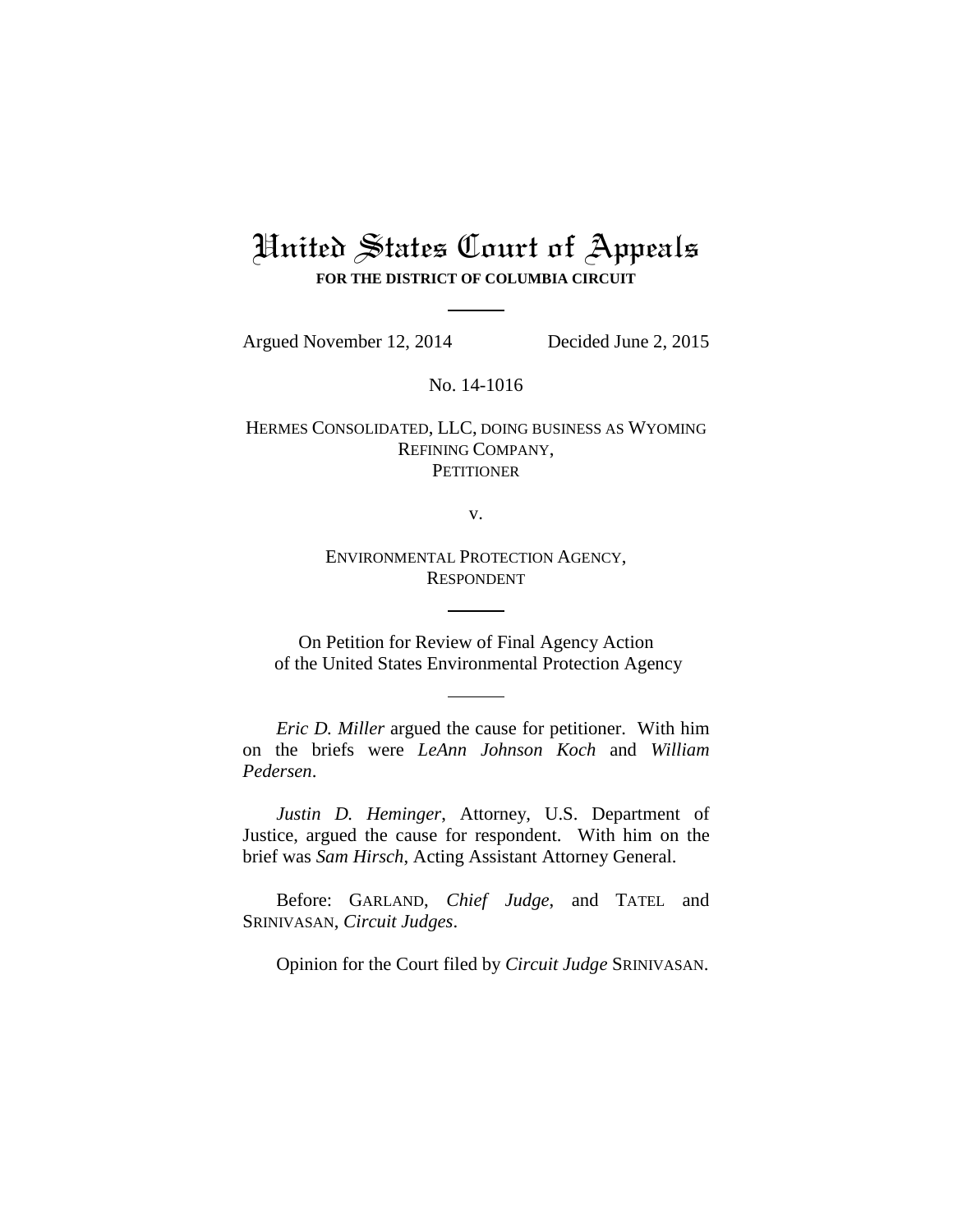SRINIVASAN, *Circuit Judge*: The Environmental Protection Agency administers a renewable fuels program under which oil refineries must satisfy annual obligations concerning production of renewable fuels. Petitioner Wyoming Refining Company operates an oil refinery located in Newcastle, Wyoming. WRC is subject to EPA's renewable fuels program, but obtained an exemption through 2012. WRC unsuccessfully petitioned EPA for an extension of its exemption through 2014. The company now seeks review of EPA's denial.

We reject WRC's various challenges other than those identifying two mathematical errors in EPA's independent analysis of WRC's financial data. EPA concedes those errors, and we are unable to conclude that EPA would have reached the same decision absent its mistakes. We therefore vacate EPA's decision and remand to allow the agency to reevaluate WRC's petition using the correct figures.

I.

## A.

In 2005, Congress amended the Clean Air Act to encourage increased use of renewable fuels in the United States. As part of that statutory scheme, Congress prescribed target volumes of renewable fuels for use in each year through 2022. In 2015, for example, the statute calls for consumption of 20.5 billion gallons of renewable fuels. 42 U.S.C.  $\S$  7545(o)(2)(B)(i)(I). The statute vests EPA with authority to develop a renewable fuels program to secure satisfaction of the annual benchmarks. *Id.*  $\S 7545(0)(2)(A)(i)$ .

The statute calls for the Energy Information Administration (a component of the Department of Energy)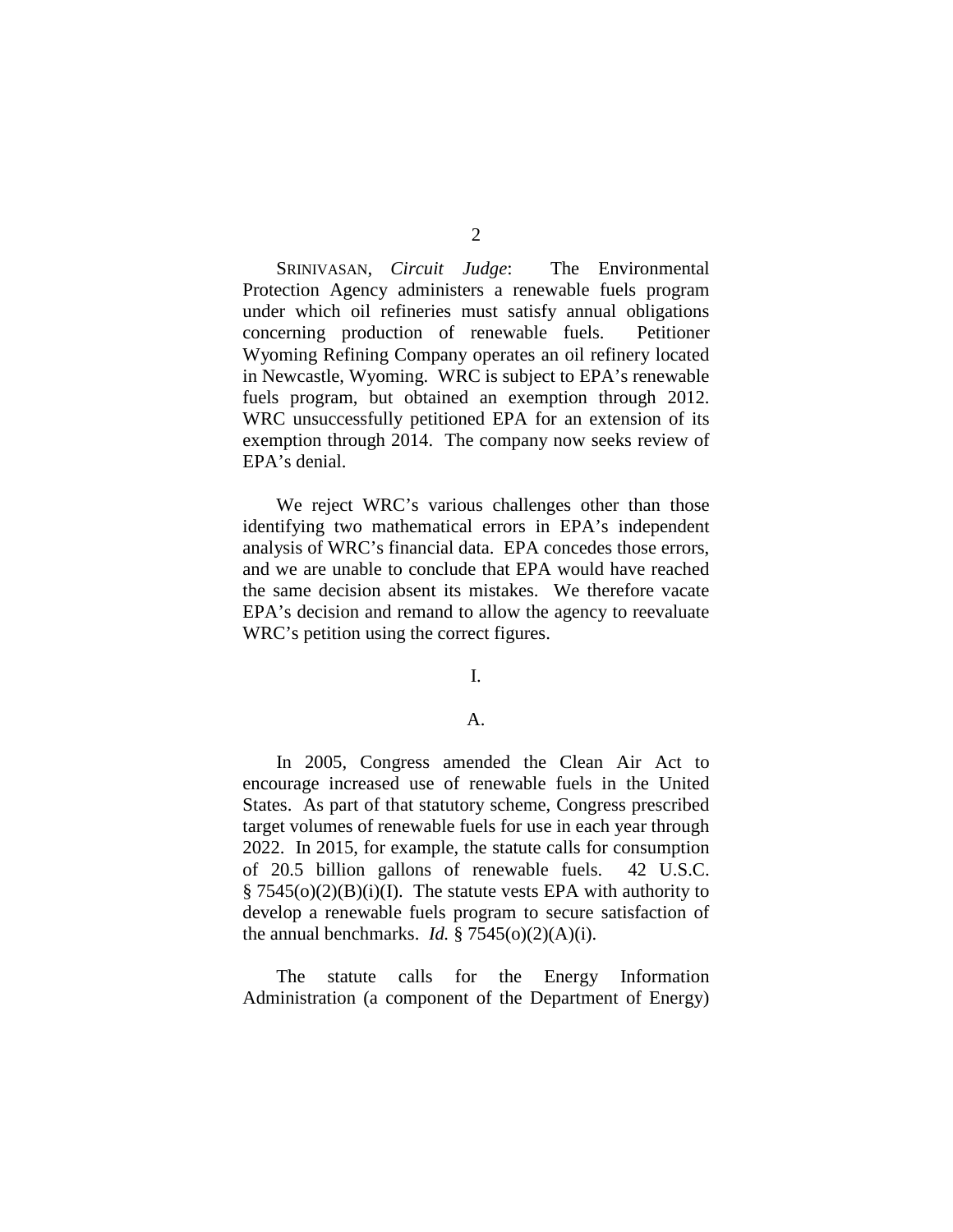annually to estimate the total amount of transportation fuel expected to be sold in the United States in the upcoming year. *Id.* § 7545(o)(3)(A). EPA then divides the renewable-fuels benchmark set out in the statute by the overall fuel estimate provided by DOE, yielding a "volume percentage" requirement for the year. For example, if DOE projects the use of 100 billion gallons of fuel in a year for which the statute requires the use of 20 billion gallons of renewable fuels, the "volume percentage" for that year would be 20%. Obligated parties under the regulations—namely, refineries and importers of fuel—must demonstrate that they meet a pro-rata share of the overarching renewable fuels volume obligations based on that "volume percentage." *See* 40 C.F.R. § 80.1406(a). Under a volume percentage of 20%, for example, an obligated party producing 100,000 gallons of fuel in a year would have a renewable fuels volume obligation of 20,000 gallons.

Obligated parties, however, are not necessarily required to produce and blend renewable fuels themselves. Instead, they demonstrate compliance through a system of Renewable Identification Numbers (RINs). Each gallon of renewable fuel produced for use in the United States generates its own RIN. *Id.* § 80.1426(a). RINs attach to the physical volume of the renewable fuel, but become "separated" from renewable fuel batches upon blending of the renewable fuel into conventional fuel. *Id.* §§ 80.1426(e), 80.1429(b). After blending, RINs may either be retained by the blending party or sold to other obligated parties. *Id.* §§ 80.1427(a)(6), 80.1451. As a result, parties who purchase an adequate number of RINs can comply with their renewable fuels obligations without producing or blending renewable fuels themselves. Each year, obligated parties must to submit to EPA a list of RINs in fulfillment of their renewable fuels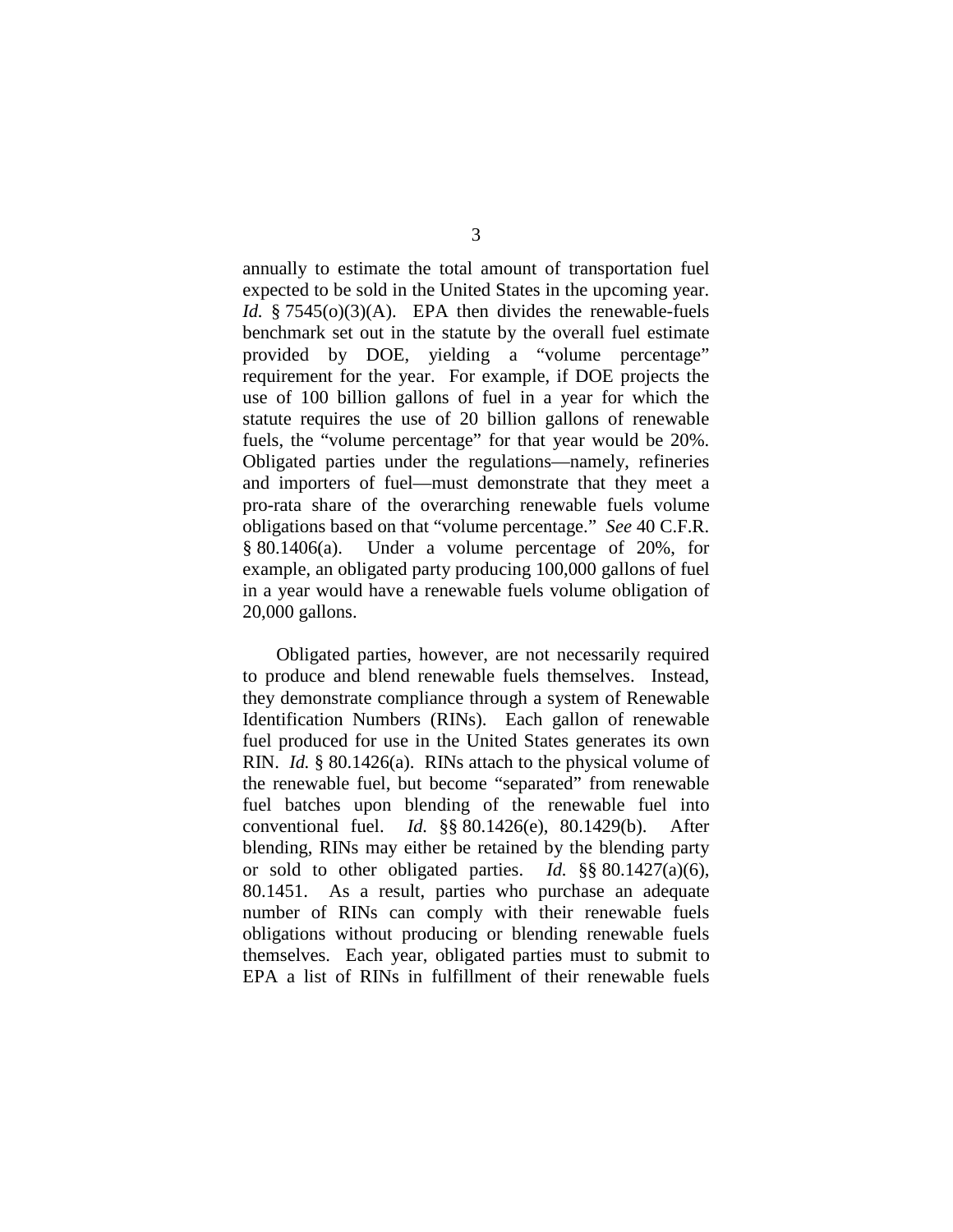obligations. A RIN is retired upon submission to EPA. *See id.* § 80.1427(a)(1).

The mechanics of the RIN system mean that obligated parties incapable of blending must rely disproportionately on the RIN market. Because small refineries generally have more limited blending capacity than larger refineries, they often need to acquire a large number of RINs from the market in order to meet their annual obligations. Congress, aware that small refineries would face greater difficulty complying with the renewable fuels requirements, created a three-tiered system of exemptions to afford small refineries a bridge to compliance.

First, the statute granted all small refineries (defined as refineries with crude oil throughput averaging 75,000 barrels or less per day) an exemption from the renewable fuels program through 2011. 42 U.S.C § 7545(o)(9)(A)(i),  $(o)(1)(K)$ . That blanket exemption gave small refineries time to develop compliance strategies and increase blending capacity. Second, the statute directed DOE to conduct a study "to determine whether compliance . . . would impose a disproportionate economic hardship on small refineries." *Id.*  $§ 7545(0)(9)(A)(ii)(I)$ . If DOE determined that any small refinery "would be subject to a disproportionate economic hardship if required to comply with" the renewable fuels program, EPA was required to extend the exemption for that refinery "for a period of not less than 2 additional years." *Id*.  $\S 7545(0)(9)(A)(ii)(II)$ . Third, the statute enables a small refinery to initiate an inquiry into disproportionate economic hardship at any time by "petition [ing] the [EPA] Administrator for an extension of the exemption . . . for the reason of disproportionate economic hardship." *Id*.  $§ 7545(0)(9)(B)(i)$ . When evaluating a petition for an extension, EPA must consult with DOE and consider the DOE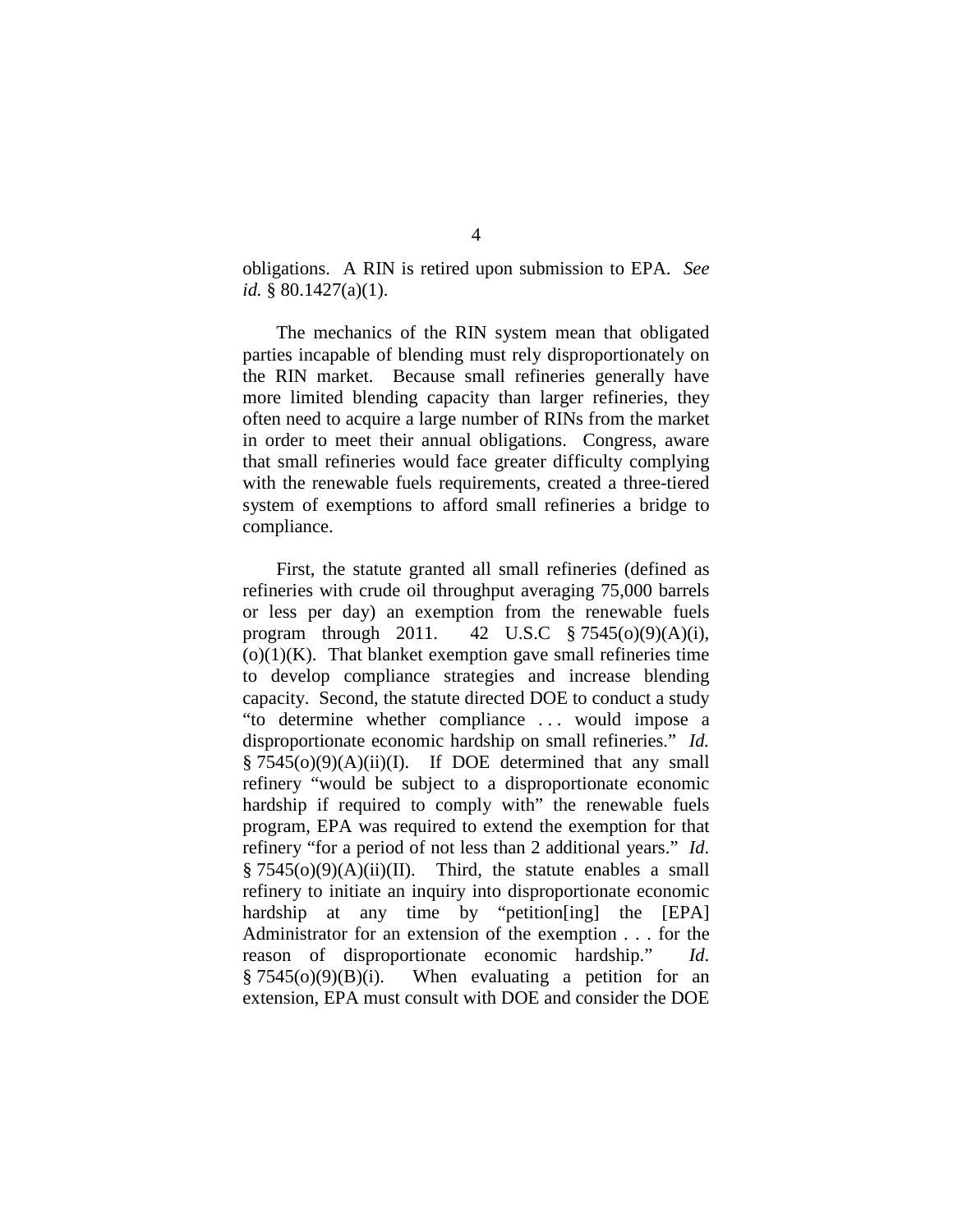study required by  $\S 7545(0)(9)(A)(ii)(I)$ , as well as "other economic factors." *Id*. § 7545(o)(9)(B)(ii).

In 2011, DOE completed the 2011 Small Refinery Exemption Study (the 2011 Study) required by  $§ 7545(0)(9)(A)(ii)(I)$ . DOE concluded that a showing of disproportionate economic hardship "must encompass two broad components: a high cost of compliance relative to the industry average, and an effect sufficient to cause a significant impairment of the refinery operations." J.A. 26. The 2011 Study also developed a scoring methodology to determine whether a small refinery satisfies those standards. That methodology assigns a score to twelve metrics, which are then used to produce two index scores: a disproportionate impacts index and a viability index. The disproportionate impacts index measures the structural impacts a small refinery would likely face in achieving compliance, while the viability index assesses how compliance would affect the refinery's ability to remain competitive and profitable. If a small refinery receives a score greater than 1 on both indices, it faces disproportionate economic hardship under DOE's standard.

Applying that methodology in 2011, DOE concluded that fourteen small refineries—including WRC—faced disproportionate economic hardship. DOE directed EPA to extend the exemption for two additional years (from 2010 to 2012) for those fourteen refineries pursuant to  $§ 7545(0)(9)(A)(II).$ 

Up through 2012, RINs sold at low prices reflecting the cost of corn ethanol (the most widely used renewable fuel) relative to that of conventional fuel. But beginning in 2013, the nature of the ethanol RIN market changed due to a socalled "ethanol blendwall" or "E10 blendwall." Conventional engines can handle only a certain percentage (about 10%) of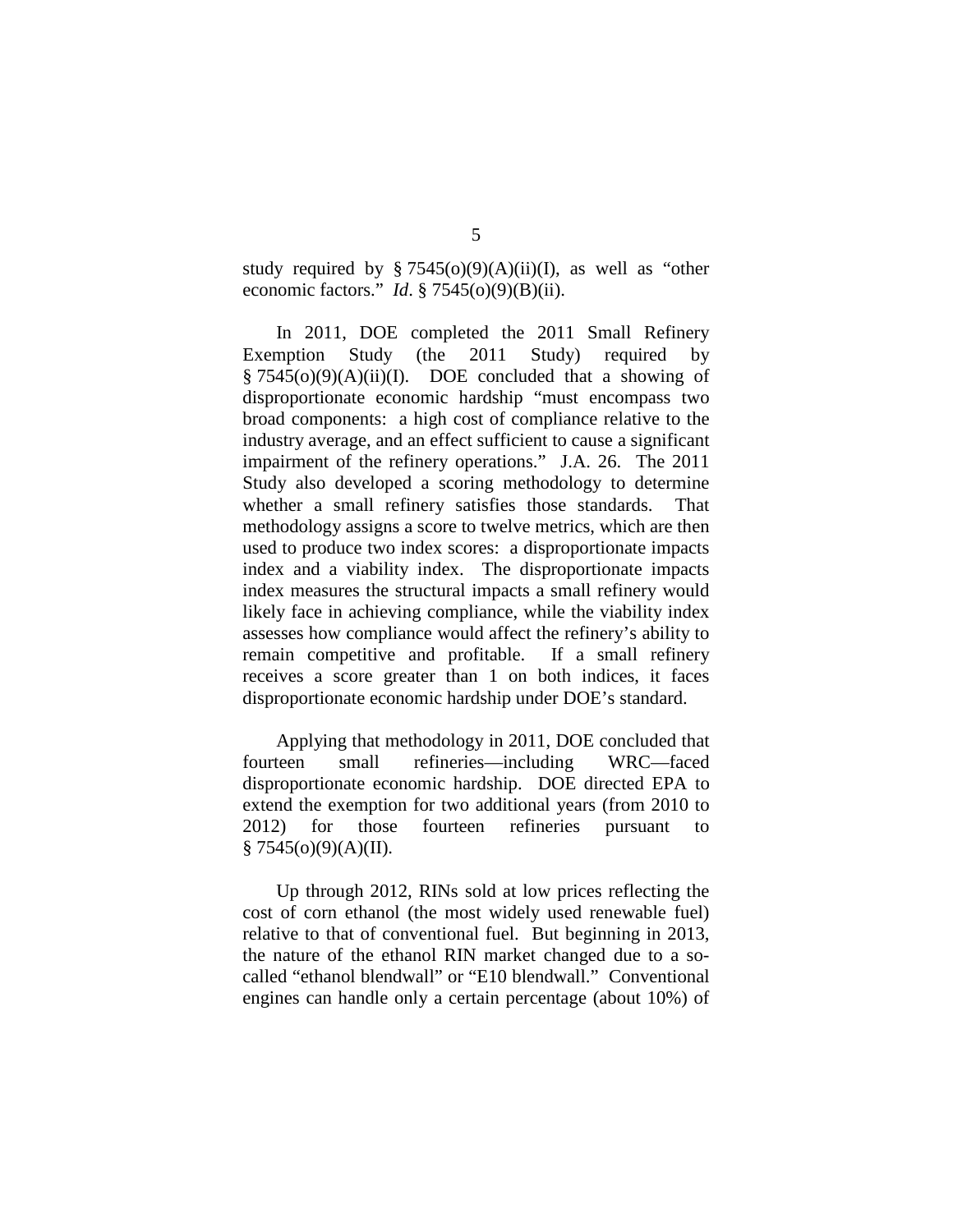ethanol in fuel. In 2013, the statutory renewable fuels volume requirements exceeded the amount of ethanol that the transportation market could absorb. Because of the ethanol blendwall, RIN prices increased in 2013 and began to fluctuate widely.

B.

WRC is a small refinery that processes about 14,000 barrels of crude oil per day. Its output places it 117th in size out of the 132 refineries in the United States. In 2013, WRC's blending capacity enabled it to satisfy about one-third of its RIN requirements through in-house blending. The company thus primarily relies on the RIN market to achieve compliance. Before 2011, WRC qualified for the blanket small refinery exemption and was not required to comply with the renewable fuels program. WRC then qualified for a two year extension of its exemption pursuant to the 2011 DOE Study, deferring its compliance obligations to 2013.

In August 2013, WRC filed an economic hardship petition under 42 U.S.C. § 7545(o)(9)(B), requesting that EPA extend WRC's hardship exemption for another two years (2013 and 2014). WRC emphasized the financial stress caused by the skyrocketing price of RINs. Pursuant to the statutory directive requiring EPA to "consult" with DOE in evaluating hardship petitions, *id.* § 7545(o)(9)(B)(ii), EPA submitted WRC's data to DOE and asked DOE to evaluate whether WRC should receive an extension. Applying the methodology established in the 2011 Study, DOE concluded that WRC scored higher than 1 on the disproportionate impacts index but less than 1 on the viability index. Because the viability index fell below the threshold of 1, DOE declined to recommend that EPA extend WRC's exemption.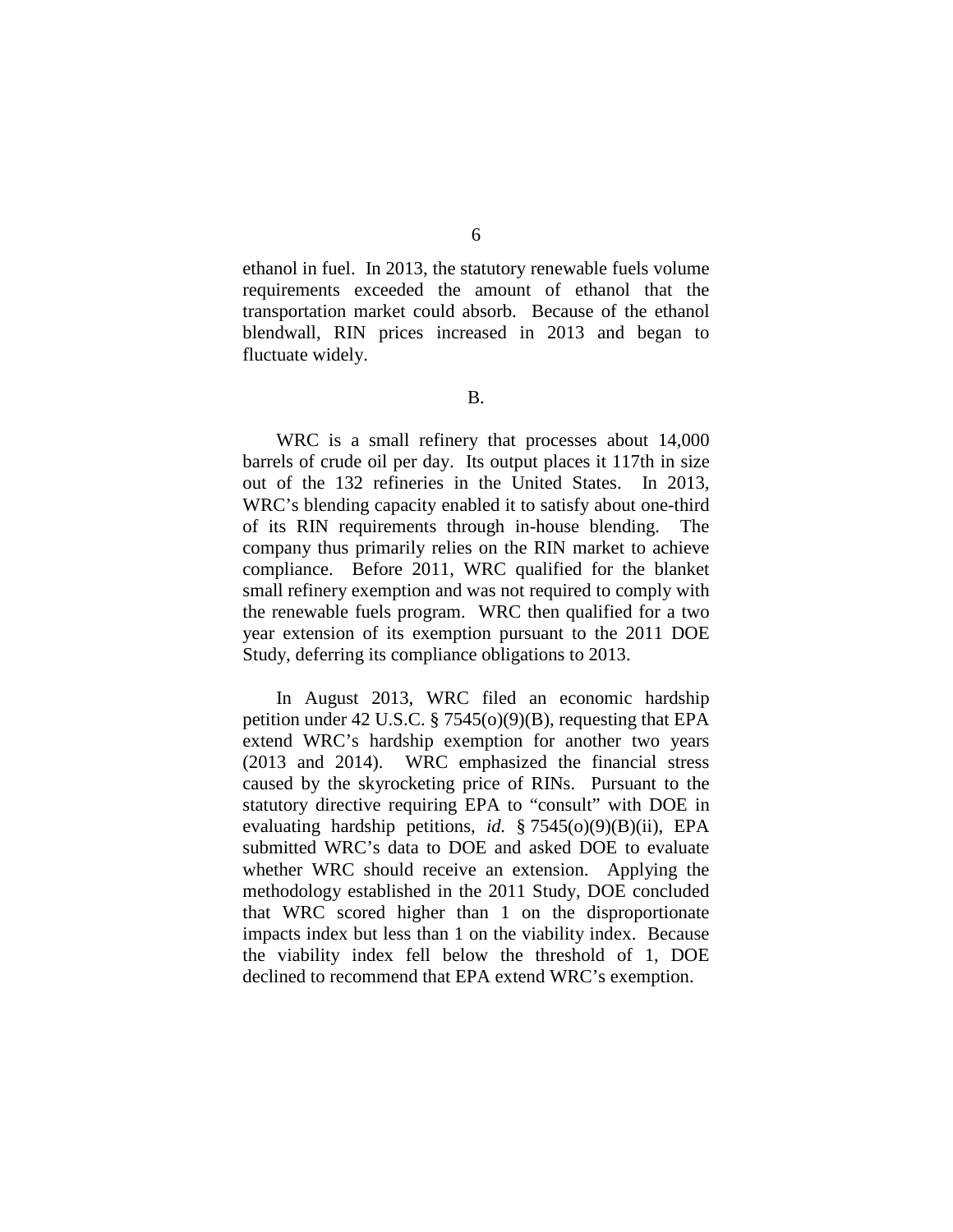On January 31, 2013, EPA issued a decision denying WRC's request for extension of its hardship exemption. After setting forth DOE's method for reviewing hardship petitions, EPA explained that it would "consider all information submitted by a petitioner" but that "DOE's evaluation of [WRC's] survey[] [would be] the primary factor in EPA's determination." J.A. 322. "DOE has expertise in evaluating economic conditions at U.S. refineries," EPA observed, "and DOE used its expertise to develop a survey form and assessment process to identify when disproportionate economic hardship exists in the context of the renewable fuel standard program." *Id*. EPA therefore would "accord considerable deference to DOE's analysis of disproportionate economic hardship in deciding whether or not to grant a petition for extension." *Id*. After summarizing the data submitted by WRC, EPA incorporated DOE's recommendation into its decision, observing that "DOE's evaluation indicates that the disproportionate impacts index . . . exceeds the hardship threshold, but the viability index . . . does not." J.A. 329-31. EPA then performed a "qualitative[]" review to "ascertain if the information [submitted by WRC] is consistent with the finding of no disproportionate economic hardship." J.A. 331. Concluding that WRC's financial data was "indeed consistent with that finding," EPA denied the petition. *Id.* WRC now petitions this court for review of EPA's decision.

II.

We first address WRC's challenge to EPA's interpretation of the statutory term "disproportionate economic hardship." 42 U.S.C. § 7545(o)(9)(B). EPA construed that term in conformity with DOE's scoring indices, and it therefore required WRC to show that compliance both would impose disproportionate economic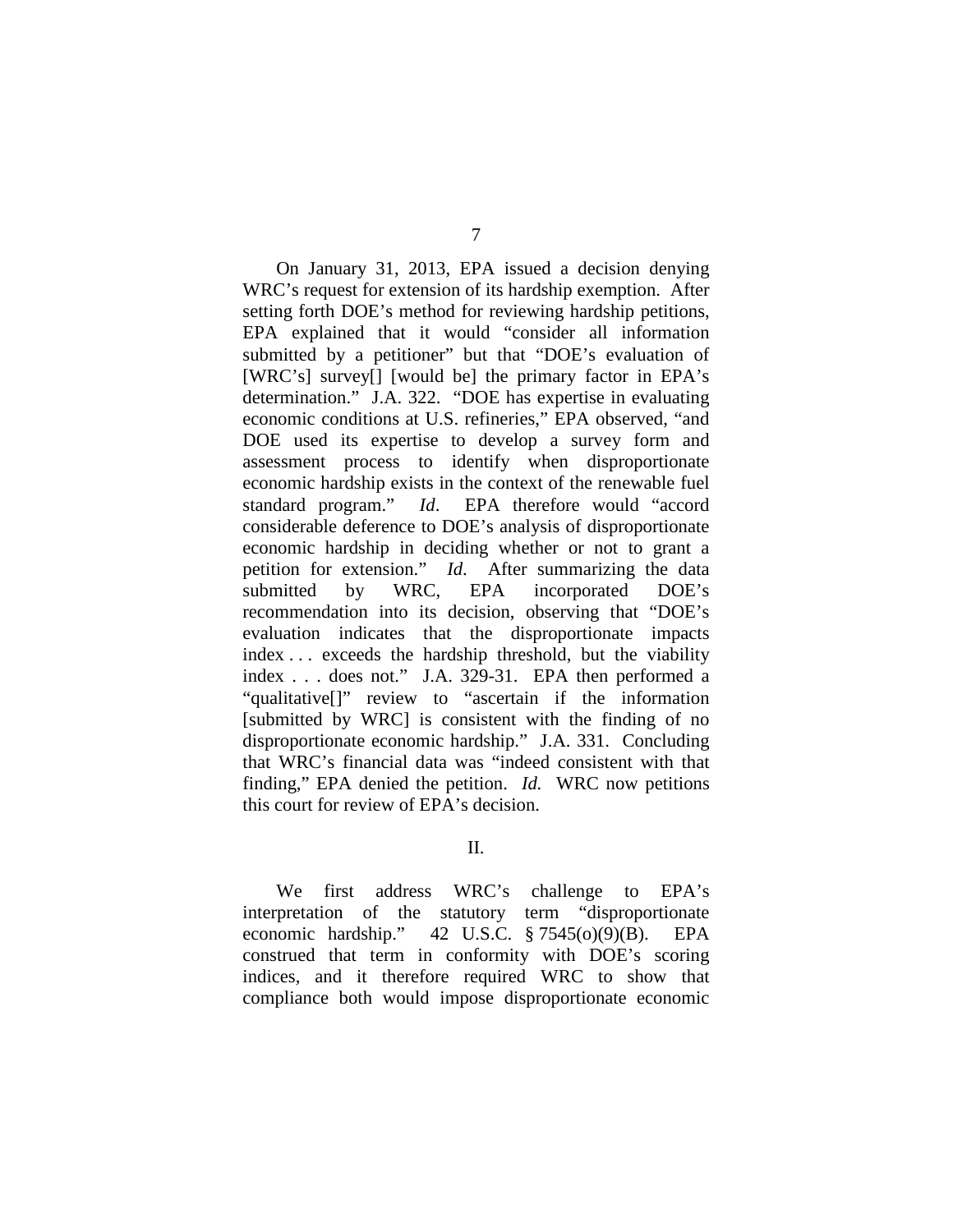effects and would pose some threat to the viability of the refinery. WRC contends that the statute requires EPA "to grant exemptions when a small refinery faces disproportionate economic hardship—that is, a hardship that is out of proportion to that faced by larger refineries." Pet'r's Br. 24. Consideration of a viability index, WRC argues, is inconsistent with that statutory mandate. We disagree.

We consider WRC's statutory argument under the twostep *Chevron* framework. Under the first step, if "Congress has directly spoken to the precise question at issue," the agency "must give effect to the unambiguously expressed intent of Congress." *Chevron, U.S.A., Inc. v. Natural Res. Def. Council, Inc.*, 467 U.S. 837, 842-43 (1984). WRC contends that EPA's reliance on a viability index is invalid at *Chevron* step one because it contradicts the plain language of  $§ 7545(0)(9)(B).$ 

The statute, however, contains no definition of the term "disproportionate economic hardship." *See* 42 U.S.C. § 7545(o)(1). Congress instead gave EPA general guidance on the evaluation of economic hardship petitions under § 7545(o)(9)(B). In particular, Congress required EPA to consult with DOE and to "consider the findings of the [2011 Study] and other economic factors" when evaluating petitions. *Id.* § 7545(o)(9)(B)(ii). The statute gives no further instruction and identifies no particular economic factors or metrics to be considered. That sort of statutory silence about the particular factors that an agency must consider conveys "nothing more than a refusal to tie the agency's hands." *Monroe Energy, LLC v. EPA*, 750 F.3d 909, 915 (D.C. Cir. 2014). As long as EPA consults with DOE and considers the 2011 Study and "other economic factors," EPA retains substantial discretion to decide how to evaluate hardship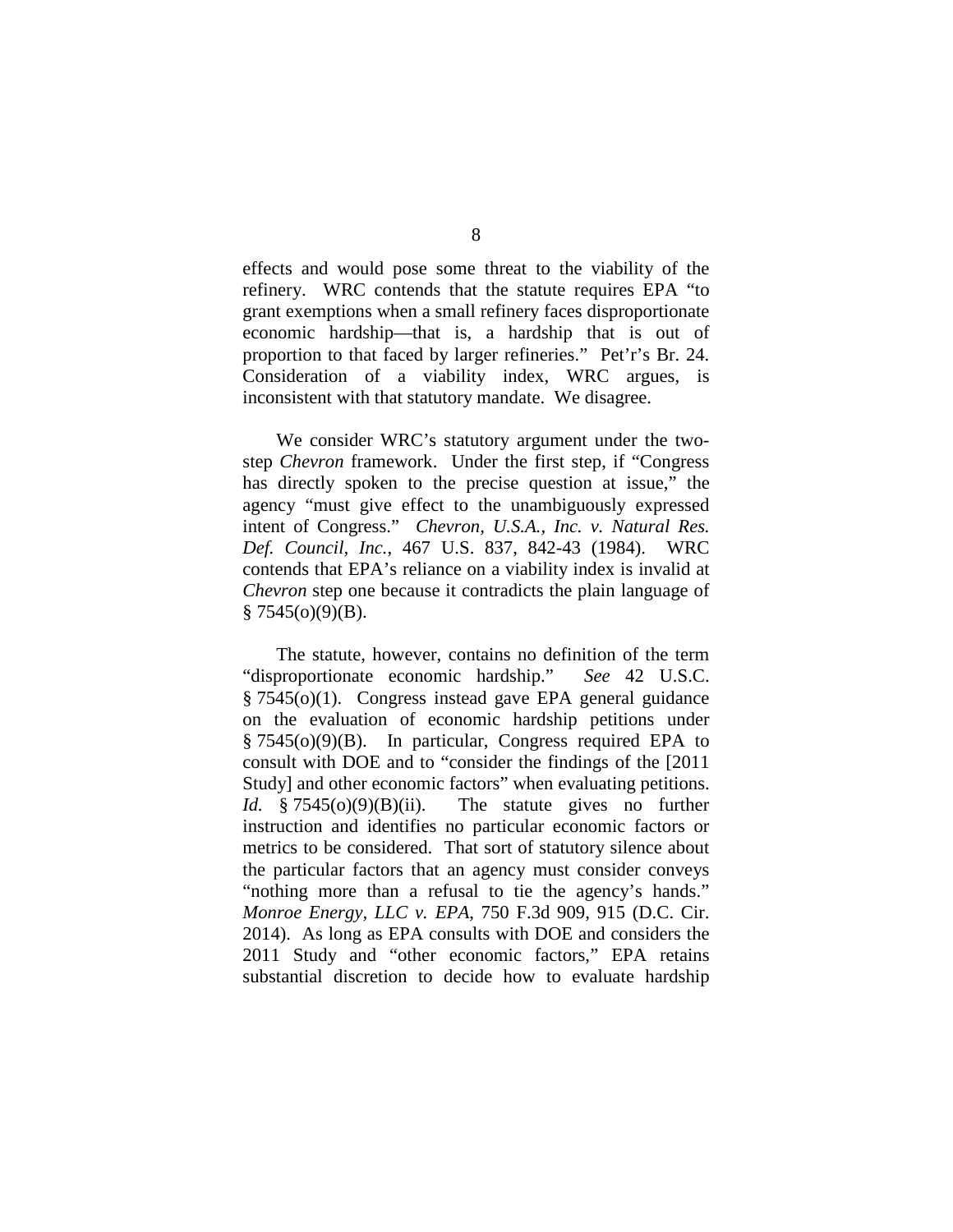petitions. We therefore reject WRC's *Chevron* step-one challenge.

Alternatively, WRC contends that EPA's reliance on a viability index should be rejected at the second step of the *Chevron* framework. At *Chevron* step two, we must satisfy ourselves that EPA's method of evaluating "disproportionate economic hardship" is "based on a permissible construction of the statute." *Chevron*, 467 U.S. at 843. We conclude that it is.

EPA's decision to incorporate the 2011 Study's methodology into its evaluation—including the viability index—is entirely reasonable. The statute, as noted, requires EPA to consult with DOE and "consider the findings of the [2011 Study] and other economic factors" in evaluating an economic hardship petition. 42 U.S.C.  $\S 7545(0)(9)(B)(ii)$ . EPA interpreted the term "disproportionate economic hardship" in conformity with the 2011 Study because "[t]he basis for any grant of an exemption extension by EPA in response to an individual petition is the same as the basis of evaluation in the [2011 Study]—disproportionate economic hardship." J.A. 322. EPA's rationale accords with the wellestablished presumption that "a given term is used to mean the same thing throughout a statute." *Mohamad v. Palestinian Auth.*, 132 S. Ct. 1702, 1708 (2012).

Even considered on its own terms, EPA's interpretation of the phrase "disproportionate economic hardship" is wholly reasonable. DOE concluded, and EPA agreed, that the relative costs of compliance alone cannot demonstrate economic hardship because all refineries face a direct cost associated with participation in the program. Of course, some refineries will face higher costs than others, but whether those costs impose disproportionate *hardship* on a given refinery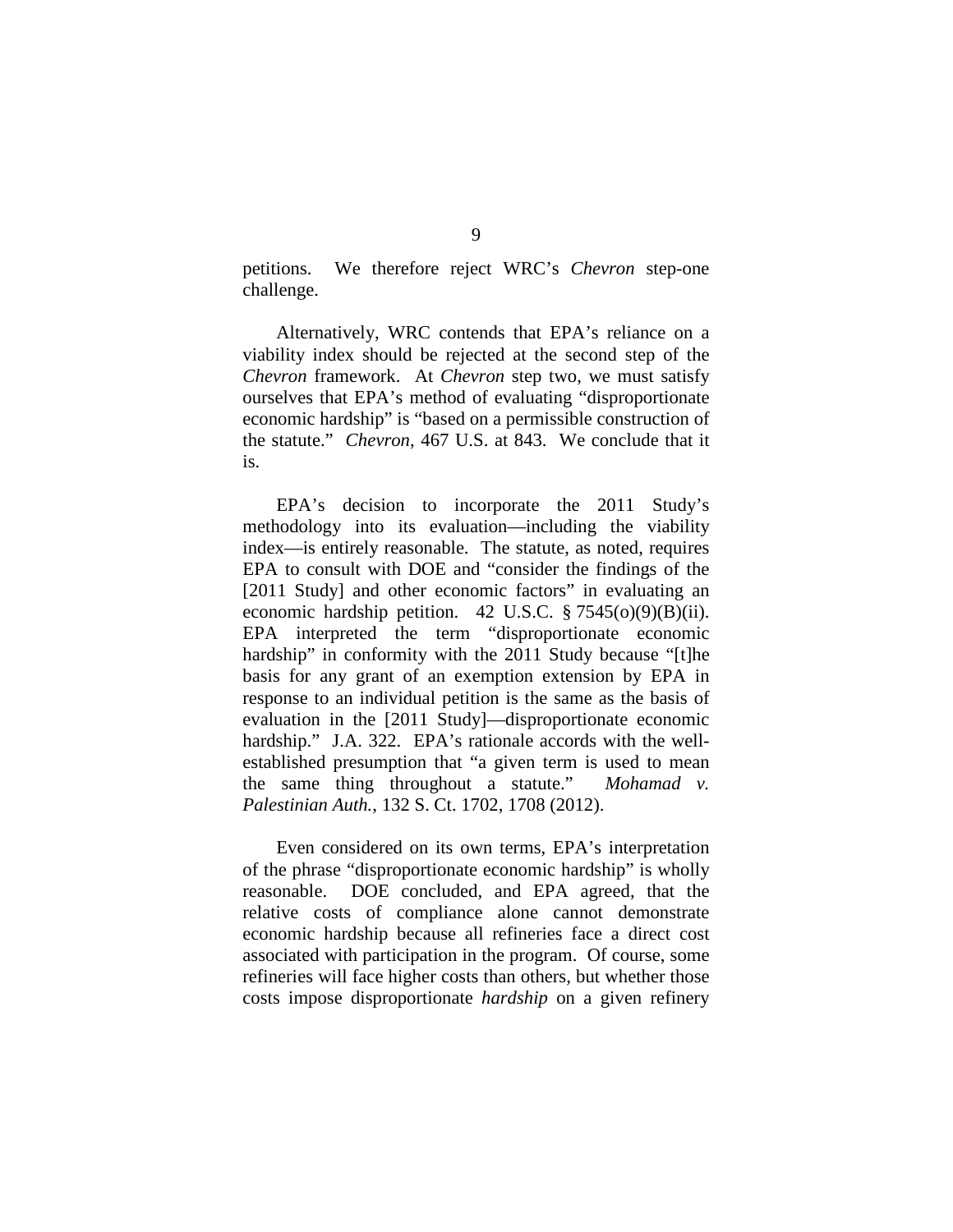presents a different question. DOE determined that the best way to measure "hardship" entailed examining the impact of compliance costs on a refinery's ability to maintain profitability and competitiveness—*i.e.*, viability—in the long term. EPA adopted DOE's understanding, and that choice lies well within the agency's discretion.

### III.

WRC next contends that we should vacate EPA's decision because DOE changed its scoring practice without adequate notice or explanation. We are unpersuaded.

Under DOE's methodology for evaluating economic hardship petitions, a refinery must score above 1 on both the viability index and the disproportionate impacts index in order to demonstrate "disproportionate economic hardship." The viability index in turn reflects three component scores. Those scores measure: (i) whether compliance costs would eliminate efficiency gains to the refinery; (ii) whether individual special events would adversely affect the refinery; and (iii) whether compliance costs would likely lead to shutdown of the refinery. The three scores are added together and divided by 6 to produce a final viability index value. Thus, a score of 10 on any one component would secure a score exceeding 1 on the viability index.

In 2011, DOE awarded one of only two scores—0 (no impact) or 10 (impact)—on the first component metric (the one concerning efficiency gains). For that year, DOE gave WRC a score of 10 on that metric, guaranteeing a viability score of greater than 1 and ultimately leading to WRC's receipt of a hardship exemption. When evaluating WRC's 2013 petition, however, DOE assigned WRC a score of 5 (moderate impact) for the efficiency-gains metric and a 0 on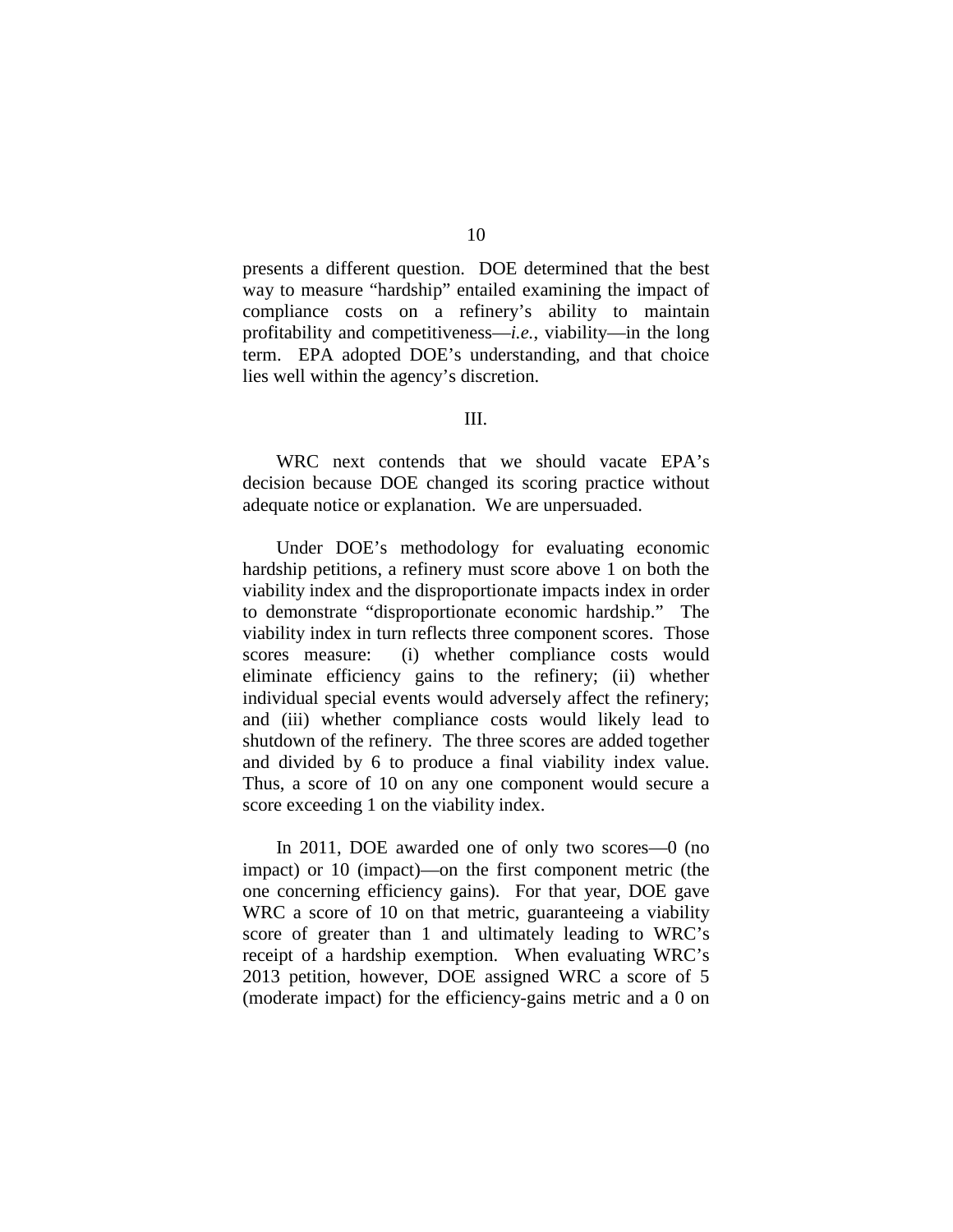the other two metrics, resulting in a viability index value of less than 1. In a footnote, EPA explained that DOE "already used intermediate scores of 5 in some . . . metrics, and believes it is also appropriate to use intermediate scores [for the efficiency-gains metric] to more accurately characterize the impacts of compliance costs." J.A. 321. WRC raises both substantive and procedural challenges to EPA's reliance in 2013 on an intermediate score for the efficiency-gains metric.

As to substance, WRC contends that the addition of an intermediate score was arbitrary and capricious because there was no explanation for the change in scoring practice. We disagree. Judicial review of a "change in agency policy is no stricter than our review of an initial agency action." *White Stallion Energy Ctr. LLC v. EPA*, 748 F.3d 1222, 1235 (D.C. Cir. 2014) (citing *FCC v. Fox Television Stations, Inc.*, 556 U.S. 502, 514-16 (2009)). An agency must "provide reasoned explanation for its action," which normally requires "that it display awareness that it is changing position." *Fox Television*, 556 U.S. at 515 (emphasis omitted). Here, EPA acknowledged the change and explained that DOE added an "intermediate score<sup>[]"</sup> in order to "more accurately" characterize the impacts of compliance costs . . . on a refinery." J.A. 321 n.4. WRC contends that EPA provided a description of the change rather than an explanation of it. But a change is not invalid merely because it is readily explained. The change at issue here fits in that category: as EPA explained, the addition of an intermediate score to the efficiency-gains metric allows for more nuanced and accurate characterization of the impact of compliance costs. That is a reasonable explanation for the change.

WRC's procedural challenge asserts that DOE's decision to use an intermediate score (and EPA's adoption of that decision) required notice and comment rulemaking. That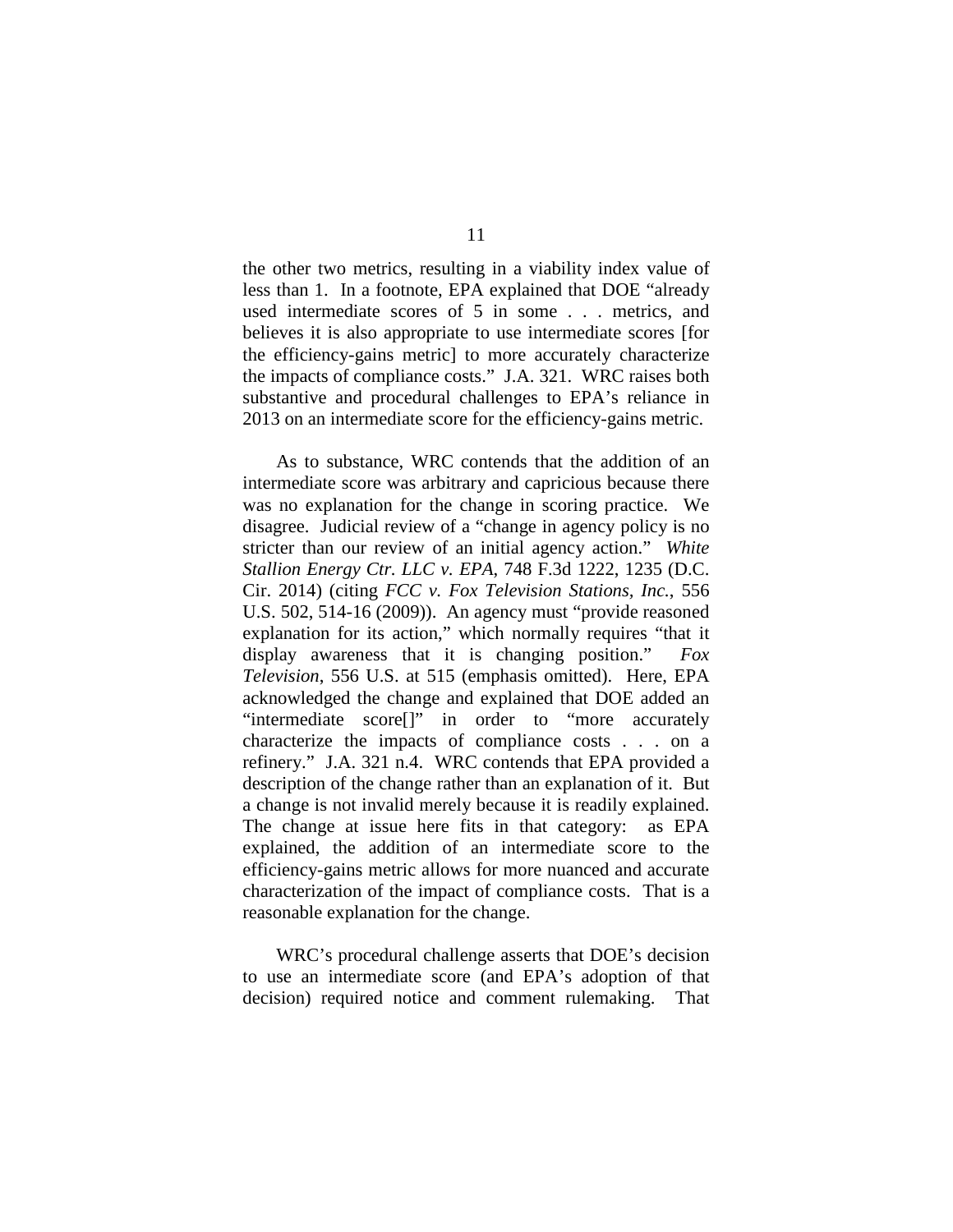argument turns on WRC's contention that the addition of an intermediate score for the efficiency-gains metric fundamentally altered the operation of the scoring matrix. According to WRC, under the preexisting system, any impact on efficiency, no matter how insubstantial, would produce a score of 10 on the efficiency-gains metric (which, in turn, would result in a viability index exceeding 1). Whereas *any*  impact on efficiency once qualified WRC for a hardship exemption, WRC claims, it must now demonstrate significant hardship. Consequently, WRC asserts that the addition of the intermediate score did not merely round out the existing scoring method, but instead worked a substantive change of a kind requiring notice and comment.

The 2011 Study belies WRC's understanding of the old system. The efficiency-gains metric was never understood to require a score of 10 in the event of *any* impact on efficiency, regardless of its magnitude. According to the 2011 Study, the efficiency-gains metric assesses whether "the totality of factors . . . would reduce the profitability of the firm *enough* to impair future efficiency improvements." J.A. 59 (emphasis added). If a refinery were to face "significant constraints on efficiency improvements," it might be placed "at risk" even though reductions in profitability would not lead to "immediate shutdown." *Id.* The 2011 Study thus indicates that the efficiency-gains metric aimed to protect against "significant" effects on efficiency, a position entirely consistent with DOE's decision to use an intermediate score to denote "moderate impact" in its 2013 evaluation. The 2011 Study also recognized that "[r]efineries that receive a[n] extension of their exemption" could take steps to "reduc[e] the impact" of future compliance costs. *Id.* As a result, "refineries that currently score high" on the efficiency-gains metric would "likely see a reduction in the scoring of this category in the future." *Id.* DOE's award of an intermediate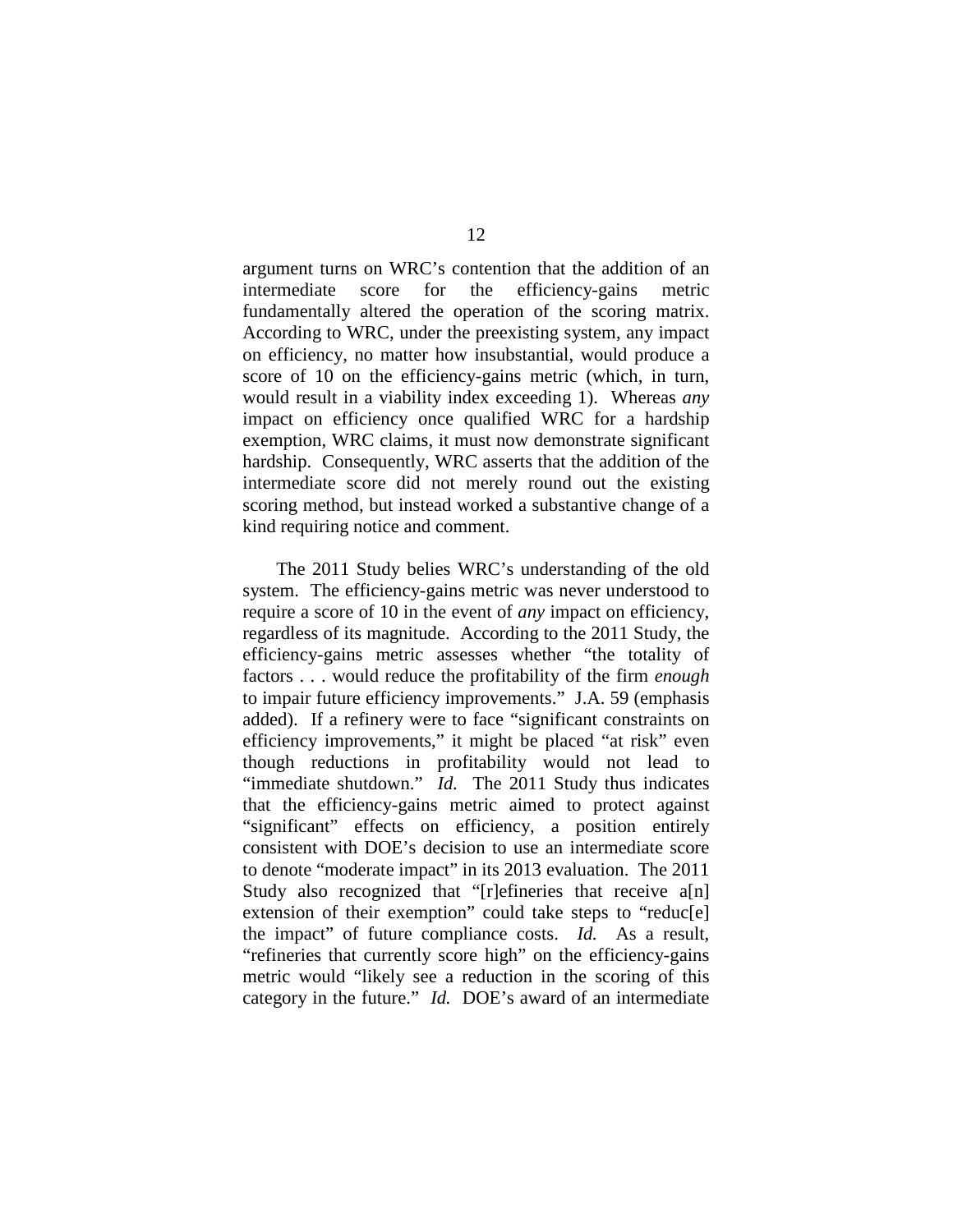score when evaluating 2013 petitions therefore was fully consistent with the 2011 Study. It follows that DOE did not substantively change the efficiency-gains metric in the way WRC suggests.

Even assuming that DOE's addition of an intermediate score amounted to a substantive modification, WRC points us to no authority suggesting that the decision to make available a more refined score within an already-existing metric requires notice-and-comment procedures. We see no basis for creating such a rule here. Nothing in  $\S 7545(0)(9)(B)$ compelled DOE to apply the exact same methodology—in every particular—that it had used in 2011. Instead, the statute merely called for EPA to consult with DOE and to "consider" the results of the 2011 Study when evaluating individual hardship petitions. 42 U.S.C. § 7545(o)(9)(B)(ii). EPA asked DOE to examine WRC's petition, and both EPA and DOE certainly "considered" the 2011 Study in doing so. Congress placed no limits on how DOE should provide its consultation to EPA under  $\S 7545(0)(9)(B)(ii)$ , and DOE's consultation did not purport to establish rights or obligations of WRC. As a result, we find no reason to conclude that DOE was obligated to engage in notice-and-comment procedures before adding a finer gradation within a preexisting scoring range.

IV.

We next consider WRC's contention that EPA erroneously considered (or failed to consider) various economic factors when reviewing WRC's petition. While § 7545(o)(9)(B) calls for EPA to consider "other economic factors" in evaluating hardship petitions, the statute contains no requirement to consider any particular factors. "In the absence of any express or implied statutory directive to consider particular factors," EPA retains broad discretion to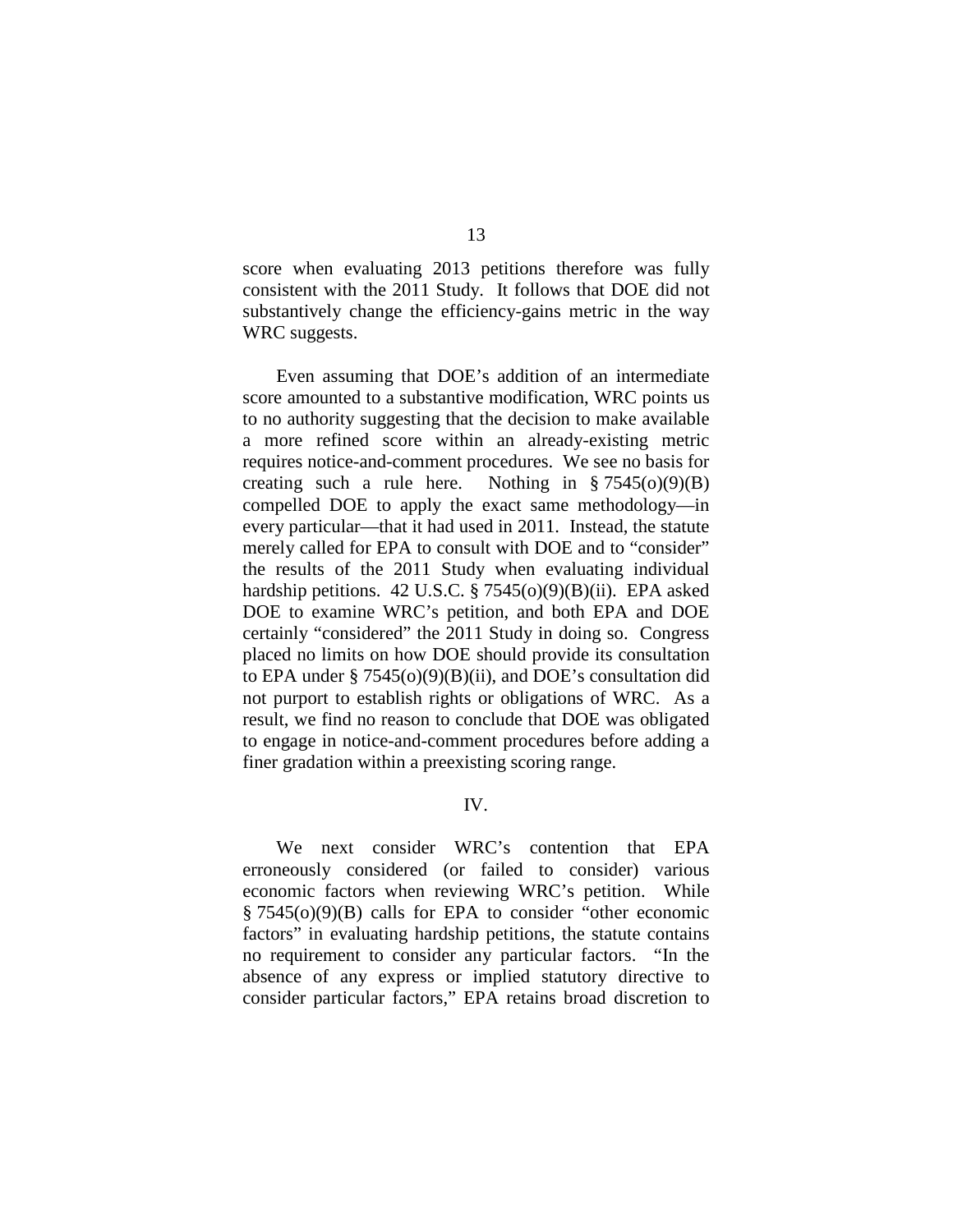14

choose which "economic factors" it will (and will not) consider. *Monroe Energy*, 750 F.3d at 915. EPA acted within its discretion here.

#### A.

WRC first asserts that EPA failed adequately to consider the high cost of purchasing RINs relative to producing them by blending. WRC's argument amounts to a substantive disagreement with the manner in which EPA chose to account for RIN costs in its review. In particular, WRC disagrees with the RIN price estimates EPA used in evaluating WRC's petition. We see no inadequacy in EPA's consideration of the cost of purchasing RINs. To be sure, EPA declined to rely on WRC's initial RIN estimates; but that was because WRC averaged only two months of RIN prices to produce an "average" substantially exceeding normal RIN prices. EPA instead reasonably relied on an updated estimate submitted by WRC in October, 2013. In reaching its final decision, moreover, EPA noted that "RIN prices have declined significantly" since WRC submitted its initial hardship petition and projected that RIN prices would continue to decrease. J.A. 328 n.13. EPA therefore adequately considered the cost of purchasing RINs in its decision.

B.

In EPA's independent evaluation of WRC's financial data, the agency observed that "WRC perceived that sufficient funds were available in 2012 for it to make a substantial discretionary dividend payment." J.A. 332. The funds used to pay those discretionary dividends, EPA reasoned, "could have been used to pay for [compliance] projects." J.A. 331. WRC argues that discretionary dividends paid in 2012 have "little relevance to whether [WRC] would face a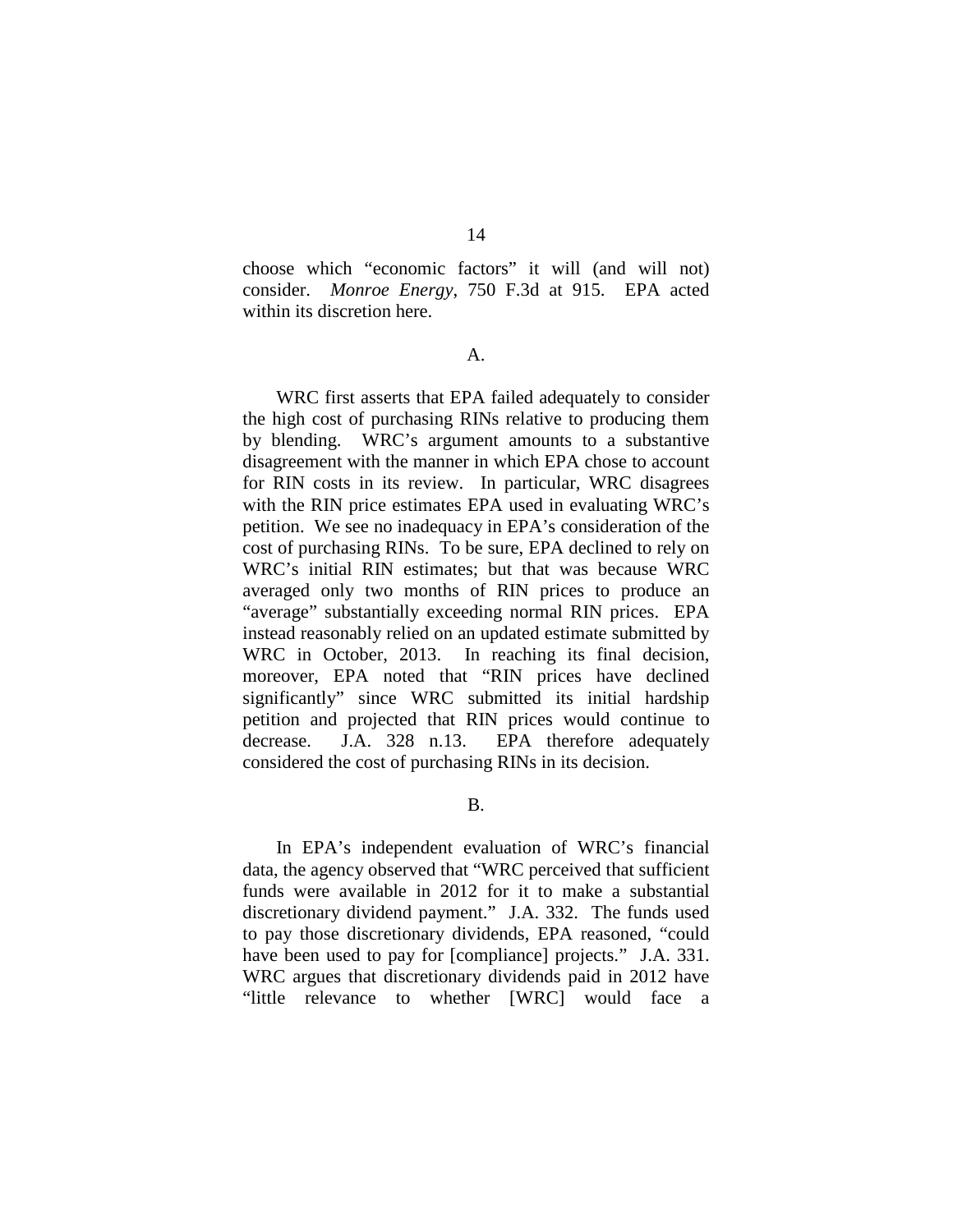disproportionate economic hardship from regulatory compliance in 2013." Pet'r's Br. 43. And even if those dividend payments were relevant, WRC contends it should not have been faulted for failing to prepare for unforeseeable increases in RIN prices. We disagree.

Although it was exempt from the renewable fuels program in 2012, WRC remained an obligated party covered by the statute. *See* 40 C.F.R. § 80.1406(a). And EPA reasonably expected WRC to make preparations to comply with its 2013 obligations during the company's five-year exemption period. The discretionary dividend payment indicated that WRC elected to distribute profits to its owners rather than use profits to prepare for approaching compliance obligations. Allowing small refineries to perpetuate that manner of self-inflicted hardship would conflict with the terms of the statute, which contemplate a "[*t*]*emporary* exemption" for small refineries with an eye toward eventual compliance with the renewable fuels program for all refineries. 42 U.S.C.  $\S 7545(0)(9)(A)$  (emphasis added). EPA reasonably considered the compliance efforts made (and not made) during WRC's five-year exemption in evaluating WRC's petition for a further extension of its exemption.

C.

WRC next claims that EPA erred in assessing the refinery's cash flow by looking to WRC's net income rather than its adjusted Earnings Before Interest, Taxes, Depreciation, and Amortization (EBITDA). WRC further contends that "EPA should have adjusted EBITDA to account for the unavoidable cash outlays of capital expenditures, loan principal repayments, and interest payments." Pet'r's Br. 51- 52. But EPA did consider EBITDA (in addition to net income) in evaluating WRC's finances. For instance, the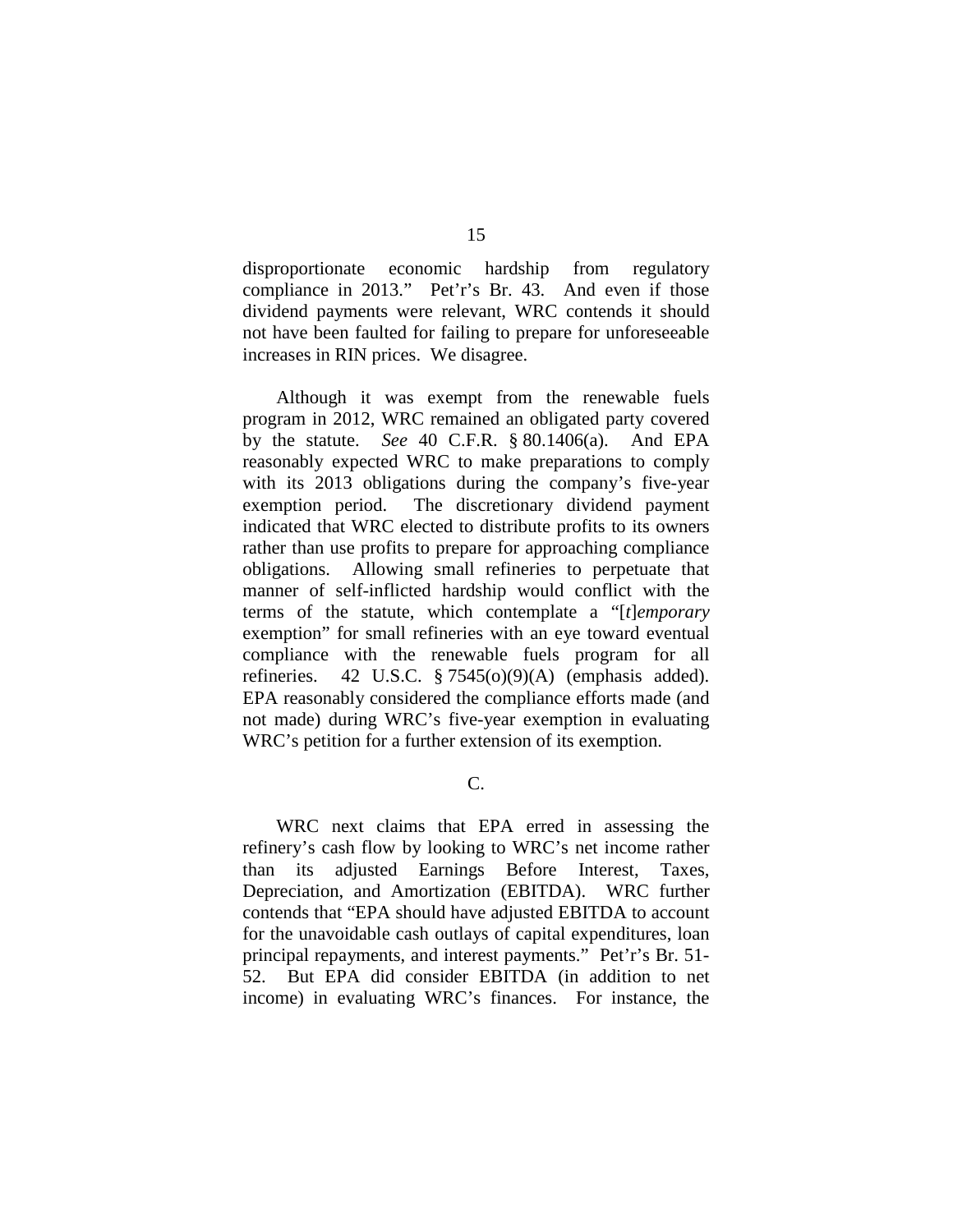agency noted that WRC "will again be profitable in 2013," citing both net income and EBITDA. J.A. 332. And while WRC may believe that an *adjusted* EBITDA would provide a better measure of cash flow, it cannot succeed in its challenge unless it demonstrates that EPA's measure was unreasonable. As WRC itself acknowledged in correspondence with EPA, however, "EBITDA . . . is the standard basis for evaluating the economic health of a refining company." J.A. 138; *see*  Pet'r's Br. 51. EPA therefore acted reasonably when it chose to consider unadjusted EBITDA in evaluating WRC's petition.

#### D.

While most refineries are corporations, WRC is an LLC and is therefore a pass-through entity for tax purposes. WRC contends that EPA should have accounted for income taxes paid by the unit holders of WRC's holding company. Failure to account for income taxes paid by unit holders, WRC argues, caused EPA to overstate WRC's net income relative to other refineries. But the pertinent statutory text requires EPA to consider whether the *small refinery itself* faces disproportionate economic hardship. *See* 42 U.S.C.  $\S 7545(0)(9)(A)$ -(B). In that light, it was reasonable for EPA to confine its evaluation to the finances of the refinery without considering taxes paid by third parties.

#### V.

WRC finally challenges EPA's decision based on two miscalculations in EPA's independent analysis of WRC's financial data. EPA concedes the two errors, but argues that we should nevertheless deny WRC's petition because the errors were harmless. This court will affirm an agency's decision despite errors when "it is clear that . . . the agency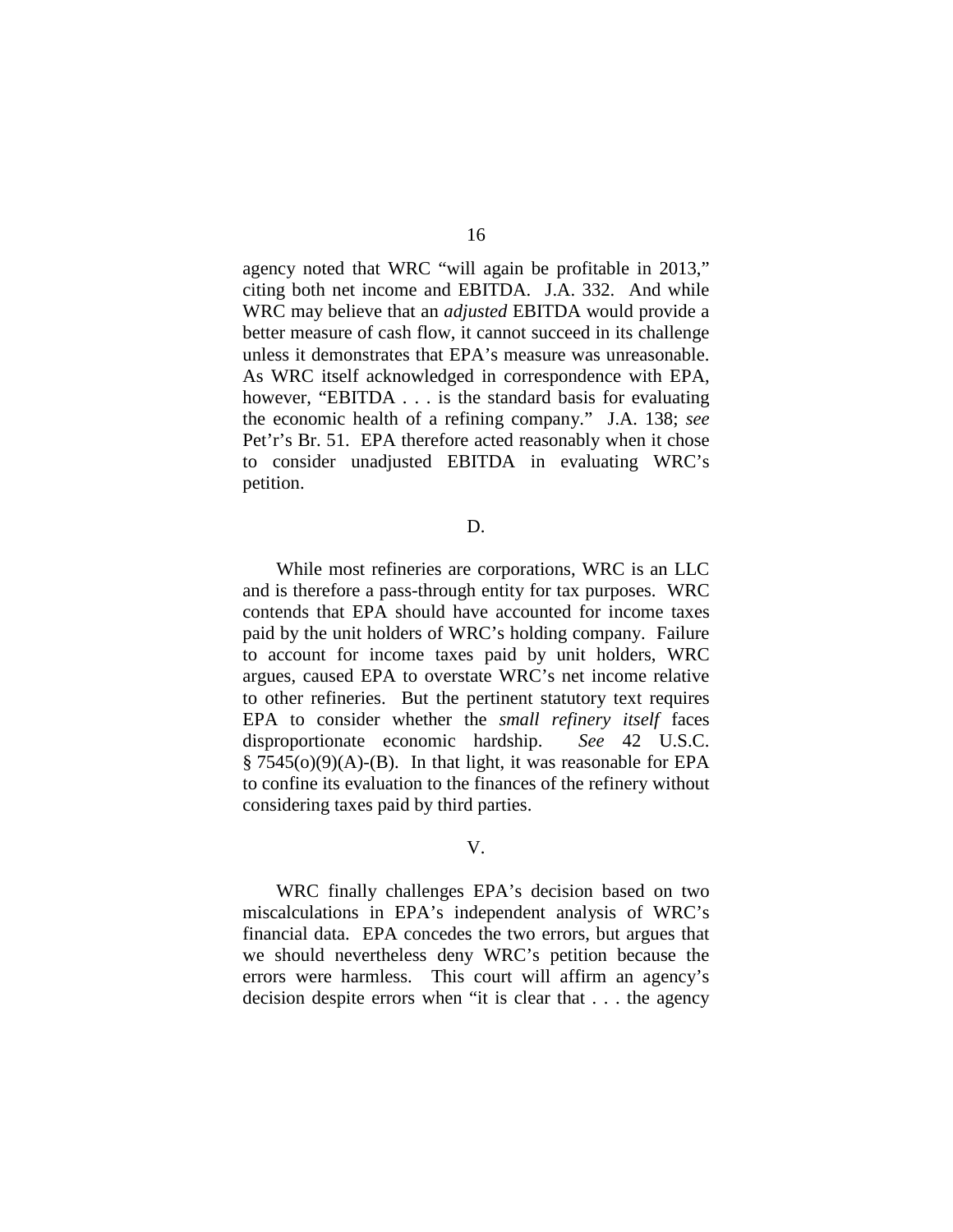would have reached the same ultimate result" had the errors not been made. *Salt River Project Agric. Improvement & Power Dist. v. United States*, 762 F.2d 1053, 1061 n.8 (D.C. Cir. 1985). Although WRC bears the burden of establishing that the errors were prejudicial, that is not "a particularly onerous requirement." *Jicarilla Apache Nation v. U.S. Dep't of Interior*, 613 F.3d 1112, 1121 (D.C. Cir. 2010). "Often the circumstances of the case will make clear to the appellate judge" that an error was prejudicial, "and nothing further need be said." *Shinseki v. Sanders*, 556 U.S. 396, 410 (2009). Here, because the conceded errors significantly alter important figures in EPA's independent analysis of WRC's financial data, we cannot conclude with sufficient certainty that the agency would have made the same decision absent its errors.

While DOE's recommendation serves as the "primary" factor in EPA's determination, J.A. 322, EPA also conducted an independent, "qualitative" review of WRC's financial data, J.A. 331. That independent review aimed to determine whether WRC's financial data supported a finding of no disproportionate economic hardship. EPA concluded that the information submitted by WRC was "consistent" with such a finding. J.A. 331. Two key factors EPA considered in reaching that conclusion were (i) that WRC's projected 2013 net income was "significantly greater" than its projected RIN costs, and (ii) that WRC's net refining margins compared favorably to those of other refineries that petitioned for a hardship exemption. J.A. 331-32. EPA now concedes it made substantial mathematical errors in calculating both WRC's projected 2013 net income and its net refining margins.

With regard to the first error, EPA sought to exclude "hedge impacts" (here, gains and losses realized from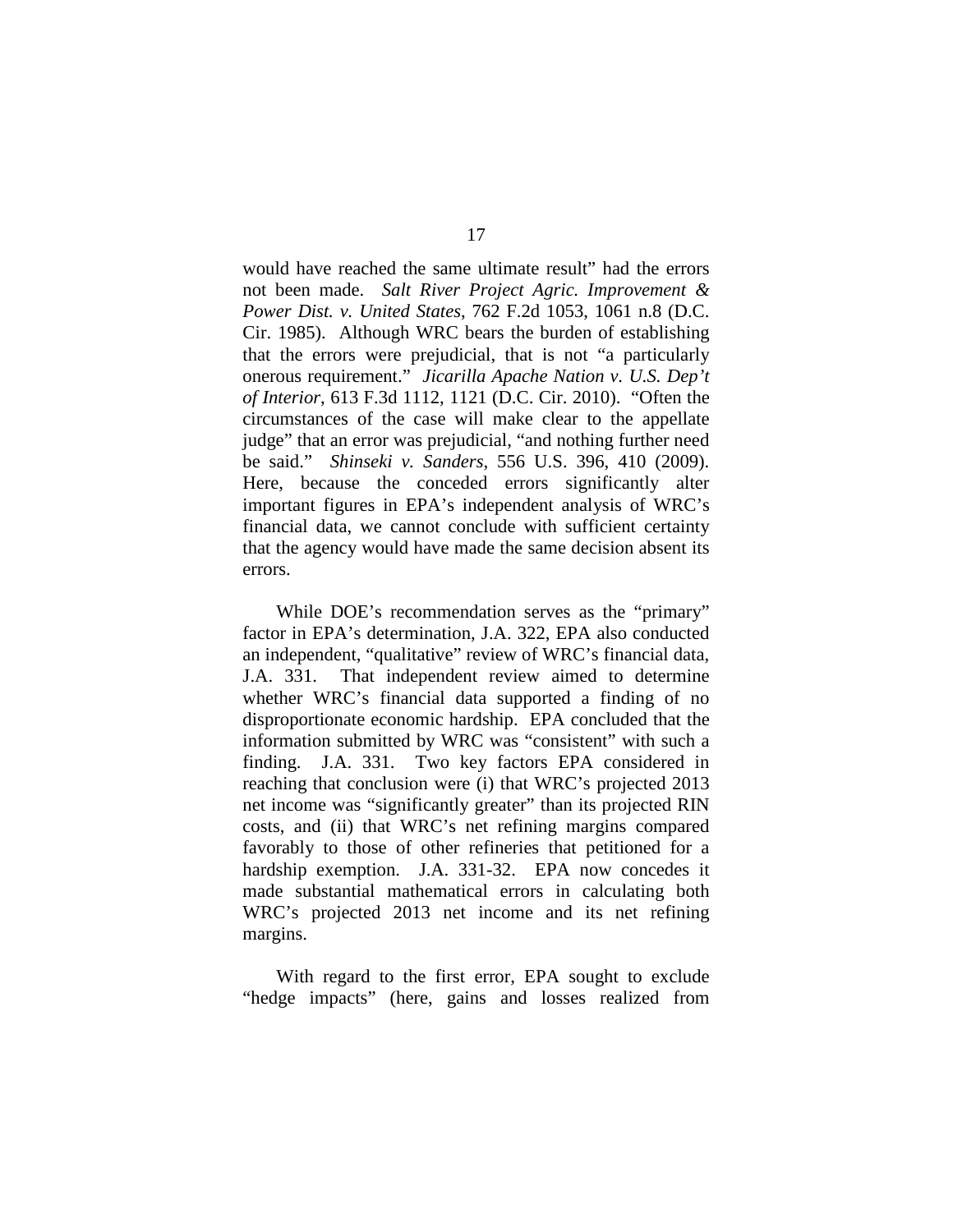investment positions in crude oil) from the company's net income. As WRC points out, however, EPA made a computational error when it added, rather than subtracted, WRC's hedge impacts in calculating net income excluding hedges. EPA concluded that compliance would not "significantly impact" WRC's viability because "WRC projected . . . that they will have a [2013] net income . . . *significantly greater* than [the] projected 2013 purchased RIN cost." J.A. 331 (emphasis added). EPA now concedes that it accidentally overstated WRC's projected 2013 net income, and that the correct net income figure was less than half of the figure EPA relied on in its decision. EPA contends that we can nonetheless sustain its decision because, even using the correct figure, the projections indicated that WRC would be profitable in 2013. But given that EPA's error resulted in a substantial overstatement of net income, we are unable to conclude with adequate certainty that EPA still would have regarded WRC's net income as "significantly greater" than projected RIN costs.

EPA also urges us to deem its error harmless because the error did not infect DOE's recommendation to EPA. We cannot accept that argument. It is uncontested that EPA retained ultimate and independent authority to grant or deny economic hardship petitions under § 7545(o)(9)(B). According to EPA's decision, its independent analysis aimed to determine whether "the information submitted by WRC" was "consistent with the finding of no disproportionate economic impact." J.A. 331. Had EPA concluded that WRC's financial information was inconsistent with that finding, it presumably would have granted WRC's petition notwithstanding DOE's recommendation. Although EPA considered several factors in the course of concluding that WRC's information was "indeed consistent" with DOE's recommendation, *id.*, "[w]hat weight [EPA] gave to those